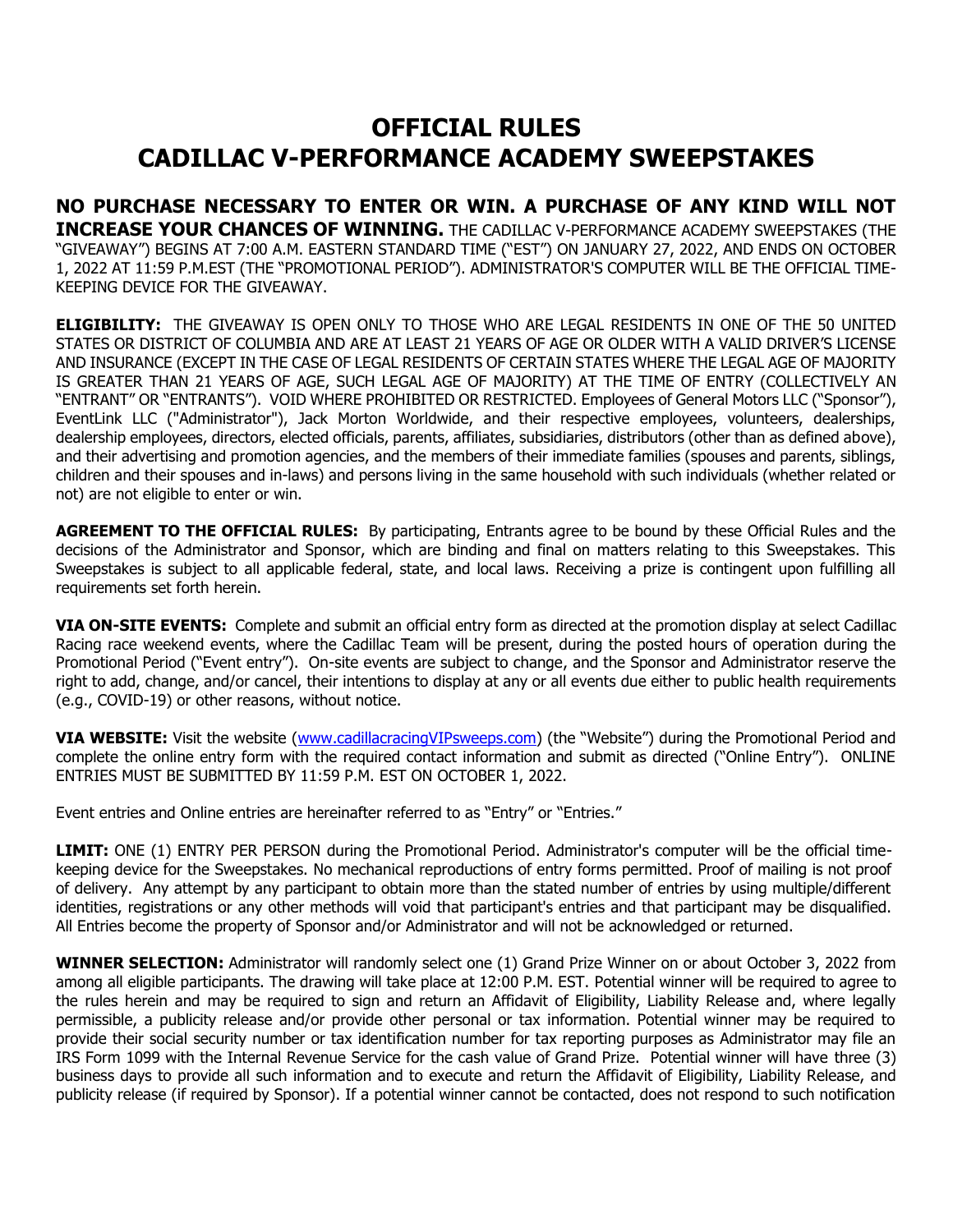within three (3) business days of attempted notification or any other time period specified, does not meet the stated eligibility requirements, refuses the prize, refuses to accept the terms and conditions of these Official Rules, or is ineligible to accept the prize, or fails to claim the prize as directed, or is otherwise not in compliance with these Official Rules, such potential winner will be disqualified and Sponsor reserves the right to select an alternate winner from the remaining eligible entries. Subject to verification and compliance with these Official Rules the winner of a Prize will be declared an Official Prize "Winner." Unclaimed prizes will not be awarded.

**PRIZE/ODDS:** One (1) Grand Prize Winner will receive the Cadillac V-Performance Academy Sweepstakes prize package, which includes:

- Complimentary two (2) day tuition for one (1) student for Cadillac V-Performance Academy Driving School.
- Two (2) night accommodations at the Spring Mountain Motor Resort and Country Club, which includes breakfast and lunch prepared by Spring Mountain executive chef for winner and guest.
- Two (2) coach airline tickets from a major airport closest to winner's home (as determined by Administrator/Sponsor in its sole discretion; if winner resides within 100 miles of Las Vegas Nevada, Administrator/Sponsor reserves the right to provide ground transportation in lieu of air transportation) to McCarran International Airport.

## APPROXIMATE RETAIL VALUE OF ALL GRAND PRIZES ("ARV"): \$4,200.00

The odds of winning the Grand Prize depend on the number of eligible entries received.

**GENERAL PRIZE RESTRICTIONS:** Prize must be redeemed by December 31, 2023. All meals, taxes, gratuities, transportation, and any other expenses not specifically identified in these Official Rules are the sole responsibility of the Winner. Prizes (including their individual components) may not be transferred or assigned. No cash or other substitution may be made, except by the Sponsor, who reserves the right to substitute a Prize in whole or in part with another prize of comparable or greater value if the intended prize (or any portion thereof) is not available for any reason as determined by the Sponsor in its sole discretion. **Winner is fully responsible for any and all applicable federal, state and local taxes (including income and withholding taxes).** The Winner may be required to provide, to Administrator, their Social Security number or tax ID for tax reporting purposes as the Winners will be issued an IRS Form 1099 reflecting the actual value of a Prize. Except where prohibited by law, the acceptance of a prize, or being accepted as a Winner, constitutes permission for Sponsor and Administrator to use the Winner's name, hometown, likeness, statements and other personally identifiable information for promotional, advertising and marketing purposes in any media throughout the world without additional compensation, prize, incentive, consideration, consent or review; and upon request, the Winner must provide written consent to such use.

This Sweepstakes may be canceled or postponed by Sponsor at any time in its sole discretion due to pandemic (e.g., Coronavirus/COVID-19). Additionally, any prize trip may be rescheduled, canceled or substituted in Sponsor's sole and absolute discretion. Special notice regarding travel and event attendance: Sinner and guest are responsible for staying informed of and complying will all local laws and all travel and event venue rules and policies, which may include, but are not limited to a temperature check, social distancing, masking, proof of vaccination, and/or proof of negative virus testing. Sponsor, the applicable travel airline, event venue staff, and their respective agents, each reserve the right, in their sole discretion, to remove or deny travel or to revoke access to the event to winner and/or guest who does not comply with any of the aforementioned rules, is intoxicated, presents a safety risk, engages in disruptive behavior, or acts with the intent to annoy, abuse, threaten, or harass any other person. Covid-19 health protocols may change at any time and Sponsor, Administrator, and event venue, have no obligation or responsibility to any person who is unable to comply with updated requirements, is denied entry, or who may be removed from the event.

**RELEASE:** By participating (a) Entrants release Sponsor, Administrator, Jack Morton Worldwide, and their respective subsidiaries, affiliates, limited liability companies, suppliers, distributors, advertising/promotion agencies, and prize suppliers, and each of their respective parent companies and each such company's officers, shareholders, directors, members, employees, licensors, dealerships, and agents (collectively the "Released Parties"), from any and all liability for any claims, costs, injuries, losses, or damages, of any kind caused by their participation, including the unauthorized or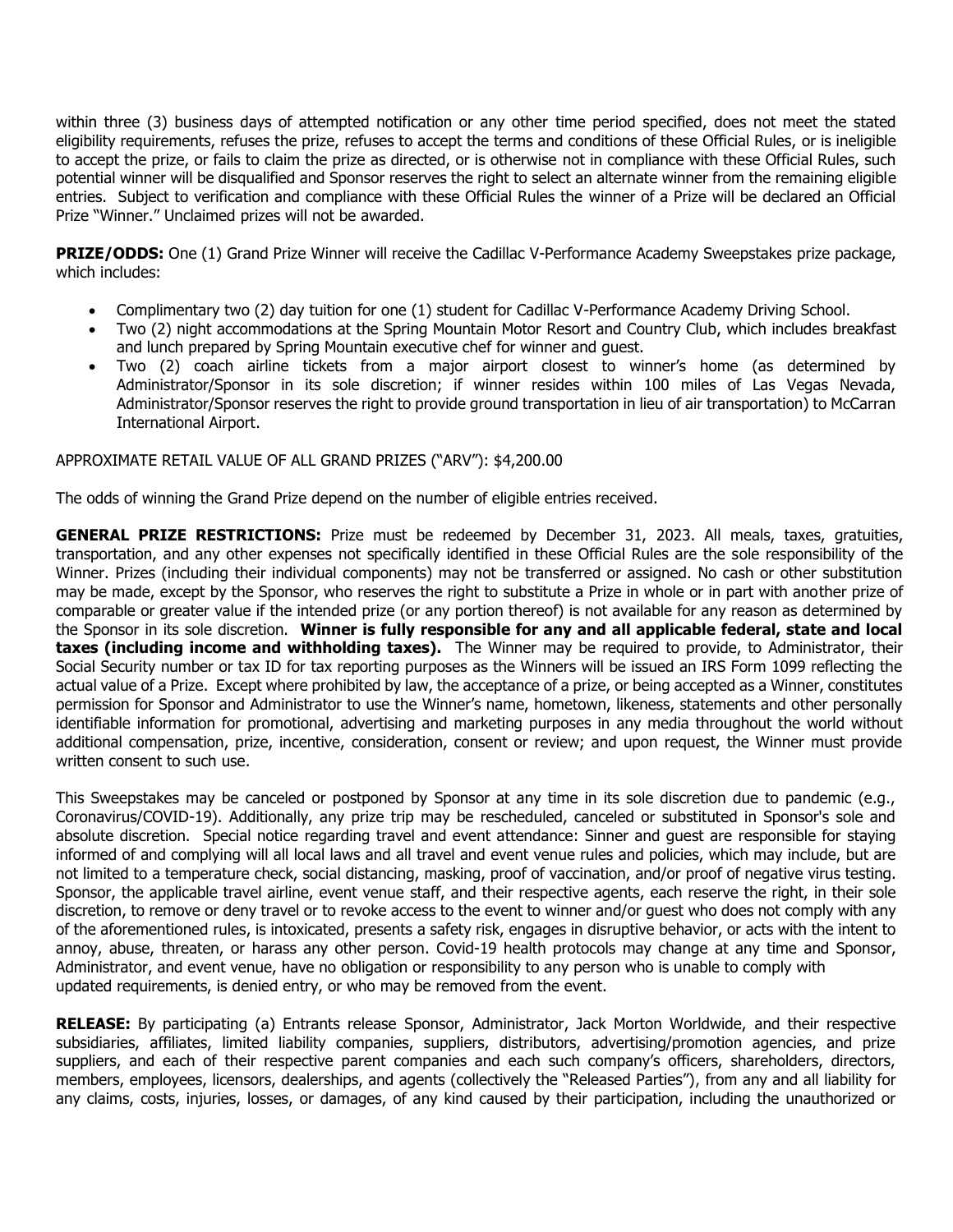illegal access to personally identifiable or sensitive information or the acceptance, possession, use, or misuse of the prize; (b) Entrants, by participating, agree that Released Parties will have no liability whatsoever, and shall be held harmless by Entrants against any liability, for any injuries, losses or damages of any kind, including, but not limited to, death or destruction of property resulting in whole or in part, directly or indirectly, from acceptance, possession, misuse or use of the prize(s) (including any travel or activity associated thereto) or participation in this Giveaway; and (c) acknowledge that said parties have neither made nor are in any manner responsible or liable for any warranty representation or guarantee, expressed or implied, in fact or in law, relative to a prize, including, but not limited to, the prize quality or availability.

**LIMITATIONS OF LIABILITY:** Neither Released Parties nor any service providers are responsible for incorrect or inaccurate transcription of Entry information, or for any human or other error, technical malfunctions, lost/delayed data or voice transmission, omission, interruption, deletion, defect, line failures of any telephone network, computer equipment, software, or any other error or malfunction, or late, lost or misdirected mail, or any injury or damage related to or resulting from participation in this Giveaway. Neither Released Parties nor any service providers are responsible for typographical or other error in the printing of Giveaway materials, the administration of the Giveaway, or the announcement of the prize winner, including any such error as may give an erroneous indication that a prize has been won. CAUTION: ANY ATTEMPT BY AN ENTRANT OR ANY OTHER INDIVIDUAL TO DELIBERATELY DAMAGE ANY WEBSITE, TAMPER WITH THE ENTRY PROCESS, OR OTHERWISE UNDERMINE THE LEGITIMATE OPERATION OF THE GIVEAWAY MAY BE A VIOLATION OF CRIMINAL AND CIVIL LAWS, AND SHOULD SUCH AN ATTEMPT BE MADE, RELEASED PARTIES RESERVE THE RIGHT TO COOPERATE IN THE PROSECUTION OF ANY SUCH INDIVIDUAL(S) AND TO PURSUE ALL REMEDIES TO THE FULLEST EXTENT PERMITTED BY LAW.

**GENERAL CONDITIONS:** Sponsor or Administrator's failure to enforce any term of these Official Rules shall not constitute a waiver of that provision. If for any reason the Sweepstakes is not capable of being executed as planned, or the integrity and/or feasibility of the Sweepstakes is undermined by any event, including, but not limited to, infection by computer virus, bugs, tampering, unauthorized intervention, fraud, action of Entrants, technical failures, fire, flood, epidemic, pandemic, public health crisis (e.g., COVID-19), earthquake, explosion, labor dispute or strike, act of God or public enemy, satellite or equipment failure, riot or civil disturbance, war (declared or undeclared), terrorist threat or activity, or any federal, state or local government law, order or regulation, order of any court or jurisdiction, or by other cause not reasonably within Sponsor's control (each a "Force Majeure" event), Sponsor and/or Administrator shall have the right, in their discretion, to abbreviate, modify, suspend, cancel, or terminate the Sweepstakes without further obligation. If Sponsor or Administrator, in their sole discretion, elects to abbreviate the Sweepstakes as a result of a Force Majeure event, Sponsor and/or Administrator reserves the right to randomly award prizes from among all the eligible entries received up to the date of such Force Majeure event or otherwise modify the Sweepstakes as may be deemed fair and equitable by the Sponsor in its sole discretion. In the event of any cancellation, termination or suspension, notice thereof will be posted at http://www.go2eventlink.com/rules. Entries not complying with all rules are subject to disqualification. Administrator reserves the right, in its sole discretion, to disqualify any individual it finds to be tampering with the entry process or the operation of the Giveaway or to be acting in violation of the Official Rules of this or any other promotion or in an unsportsmanlike or disruptive manner. If any provision(s) of these Official Rules is held invalid or unenforceable, all remaining provisions hereof will remain in full force and effect.

**GOVERNING LAW/JURISDICTION/DISPUTE RESOLUTION:** Entrants agree that (a) any and all disputes, claims and causes of action arising out of, or connected with, the Giveaway or prize awarded shall be resolved individually, without resort to any form of class action, and exclusively by the federal, state and local courts for Clark County, Nevada (b) any and all claims, judgments and awards shall be limited to actual out-of-pocket costs incurred, including costs associated with entering this Giveaway but in no event attorneys' fees; and (c) under no circumstances will Entrant be permitted to obtain awards for, and Entrant hereby waives all rights to, claim punitive, incidental and consequential damages and any other damages, other than out-of-pocket expenses, and any and all rights to have damages multiplied or otherwise increased. SOME JURISDICTIONS DO NOT ALLOW THE LIMITATIONS OR EXCLUSION OF LIABILITY FOR INCIDENTAL OR CONSEQUENTIAL DAMAGES, SO THE ABOVE MAY NOT APPLY TO YOU. All issues and questions concerning the construction, validity, interpretation and enforceability of these Official Rules, Entrant's rights and obligations, or the rights and obligations of the Sponsor in connection with the Giveaway, shall be governed by, and construed in accordance with, the laws of State of Nevada, without giving effect to any choice of law or conflict of law rules (whether of the State of